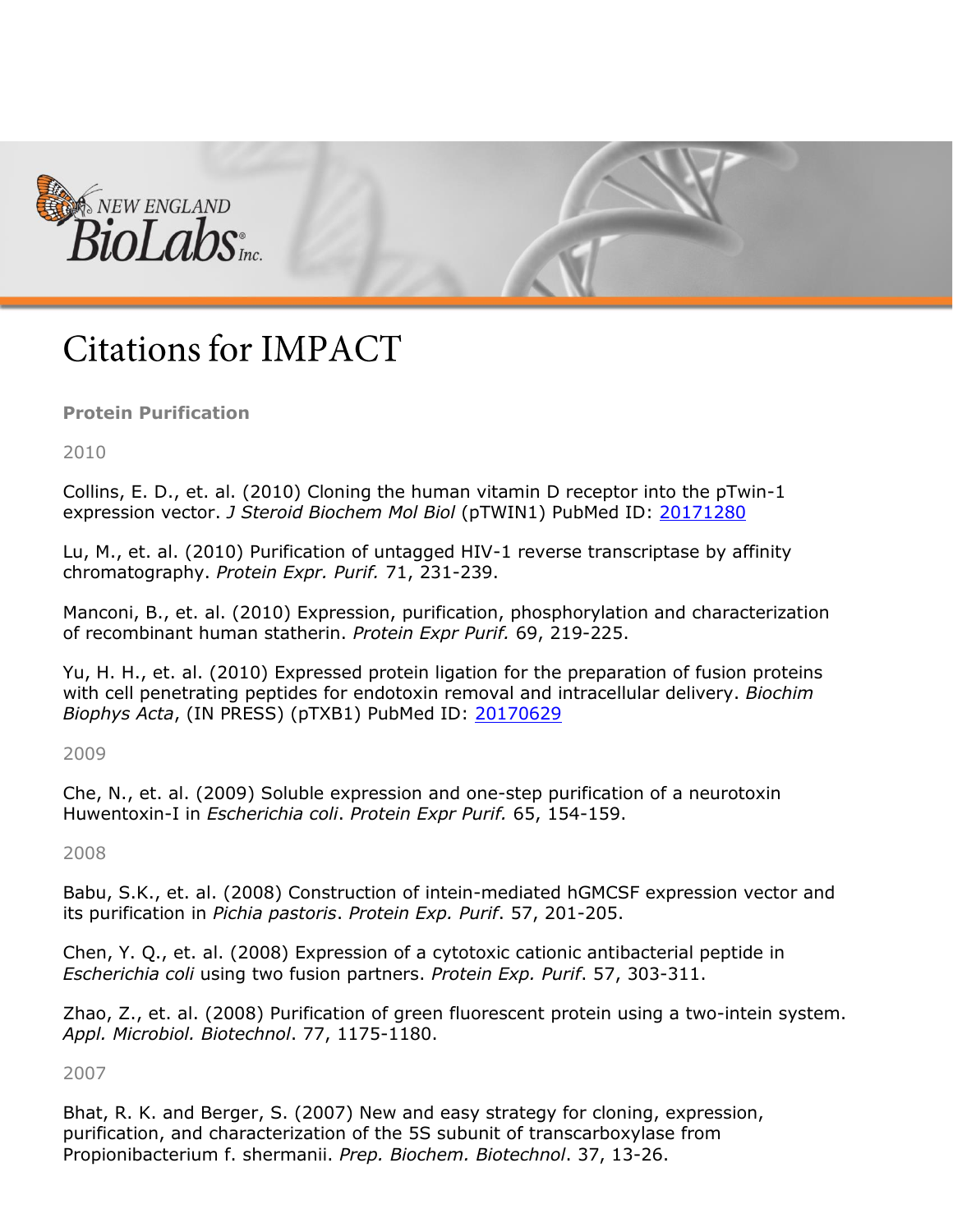

Diao, H., et. al. (2007) Intein-mediated expression is an effective approach in the study of beta-defensins. *Biochem Biophys Res Commun*. 357, 840-846.

Hassiepen, U., et. al. (2007) A sensitive fluorescence intensity assay for deubiquitinating proteases using ubiquitinrhodamine110-glycine as substrate. *Anal Biochem*. 371, 201- 207.

Stasser, J. P., et. al. (2007) A multinuclear copper(I) cluster forms the dimerization interface in copper-loaded human copper chaperone for superoxide dismutase. *Biochem*. 46, 11845-11856.

2006

Demidov, V.V., and Broude, N.E. (2006) Profluorescent protein fragments for fast bimolecular fluorescence complementation *in vitro*. *Nat. Protoc*. 1, 714-719.

Esipov, R.S., et. al. (2006) Production and purification of recombinant human glucagons overexpressed as intein fusion protein in *Escherichia coli*. *Protein Pept. Lett*. 13, 343-347.

Hackenberger, C. P., et. al. (2006) Expression of N-terminal Cys-protein fragments using an intein refolding strategy. *Bioorg. Med. Chem*. 14, 5043-5048.

Wojtaszek, J., et al. (2006) LT CI, a novel chymotrypsin inhibitor of the potato I family from the earthworm Lumbricus terrestris. Purification, cDNA cloning, and expression. *Comp. Biochem. Physiol B. Biochem. Mol. Biol*. 143, 465-472. (pTYB11)

2005

Ge, X., et. al. (2005) Self-cleavable stimulus responsive tags for protein purification without chromatography. *J. Am. Chem. Soc*. 127, 11228-9.

Goodin, J. L., et al. (2005) Yersinia pestis outer membrane type III secretion protein YscC: expression, purification, characterization, and induction of specific antiserum. *Protein Expr. Purif*. 40, 152-163. (pTYB11)

Ingham, A.B., et al. (2005) A versatile system for the expression of nonmodified bacteriocins in *Escherichia coli*. *J. Appl. Microbiol*. 98, 676-683. (pTYB1)

Morassutti, C., et al. (2005) Expression of SMAP-29 cathelicidin-like peptide in bacterial cells by intein-mediated system. *Protein Expr. Purif*. 39, 160-168. (pCYB1, pTYB11)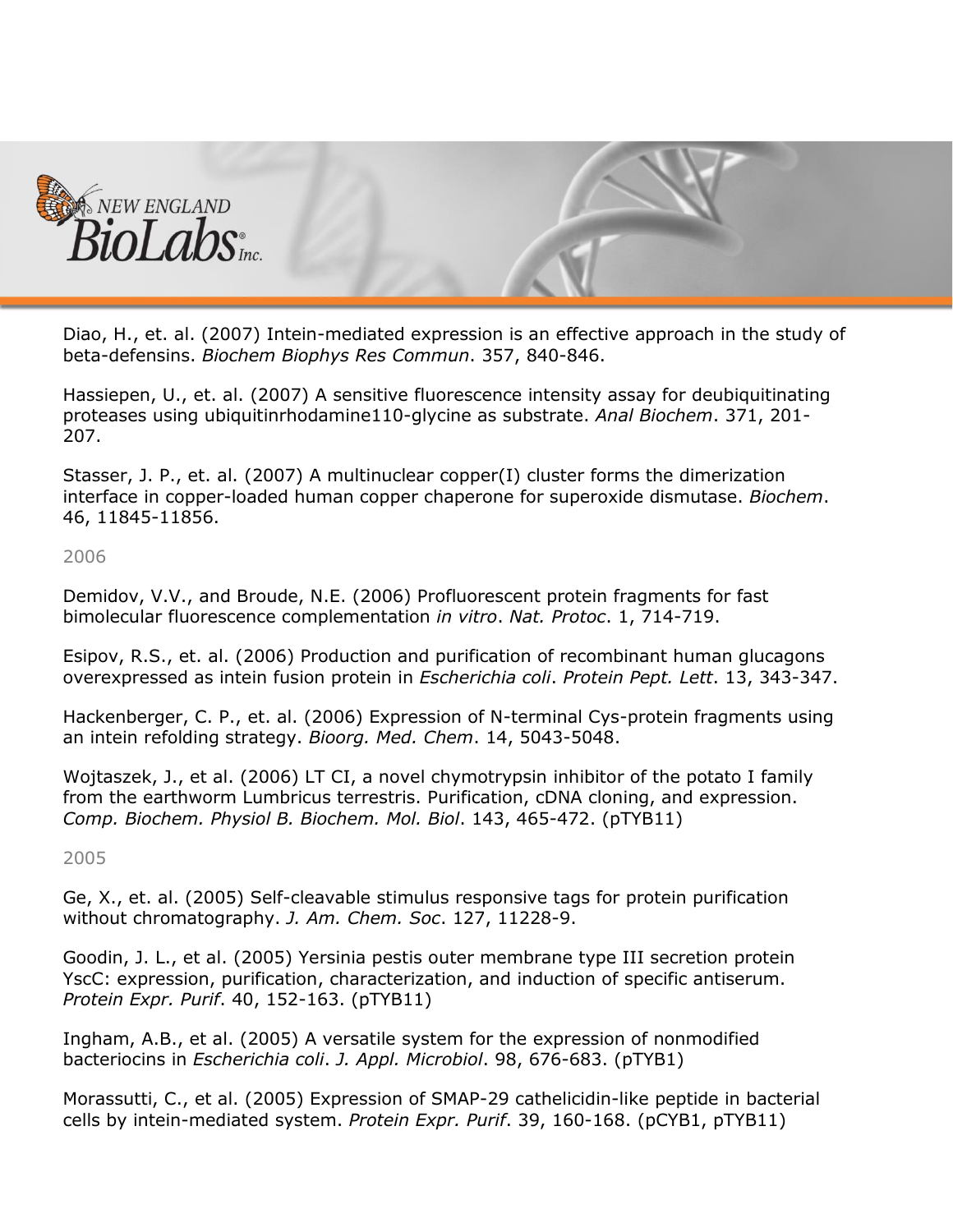

Rebets, Y., et al. (2005) DNA -binding activity of LndI protein and temporal expression of the gene that upregulates landomycin E production in *Streptomyces globisporus* 1912. *Microbiology*, 281-290. (pTYB2)

2004

Grzybowska, B., Szweda, P. and Synowiecki, J. (2004) Cloning of the thermostable alphaamylase gene from *Pyrococcus woesei* in *Escherichia coli*: isolation and some properties of the enzyme. *Mol. Biotechnol*. 26,101-110. (pTYB2)

Guo, C., et al. (2004) Intein-mediated fusion expression, high efficient refolding, and onestep purification of gelonin toxin. *Protein Expr Purif*. 37, 361-367.

2003

Bonsager, B.C., et al. (2003) Purification and characterization of the beta-trefoil fold protein barley alpha-amylase/subtilisin inhibitor overexpressed in *Escherichia coli*. *Protein Expr. Purif*. 2, 185-93. (pTYB1)

Salazar, J.C., et al. (2003) Coevolution of an aminoacyl-tRNA synthetase with its tRNA substrates. *Proc. Natl. Acad. Sci. USA*. 100, 13863-13868. (pTYB1)

Schaffer, L., et al. (2003) Assembly of high-affinity insulin receptor agonists and antagonists from peptide building blocks. *Proc. Natl. Acad. Sci. USA*. 100, 4435-9.

Wuebbens, M. M. and Rajagopalan, K. V. (2003) Mechanistic and mutational studies of *Escherichia coli* molybdopterin synthase clarify the final step of molybdopterin biosynthesis. *J. Biol. Chem*. 278, 14523-14532. (pTYB3)

2002

Humphries, H. E., Christodoulides, M. and Heckels, J. E. (2002) Expression of the class 1 outer-membrane protein of Neisseria meningitidis in *Escherichia coli* and purification using a self-cleavable affinity tag. *Protein Expr. Purif*. 26, 243-8. (pTWIN 1)

Moolenaar GF, et al. (2002) Cho, a second endonuclease involved in *Escherichia coli* nucleotide excision repair. *Proc. Natl. Acad. Sci. USA*. 99, 1467-1472. (pTYB1)

Nakano, S., et al. (2002) Multiple pathways of Spx (YjbD) proteolysis in *Bacillus subtilis*. *J. Bacteriol*, 184, 3664-3670. (pTYB1, pTYB2)

Singleton, S. F., et al. (2002) Intein-mediated affinity-fusion purification of the *Escherichia coli* RecA protein*. Protein Expr. Purif*. 26, 476-488. (pTXB3)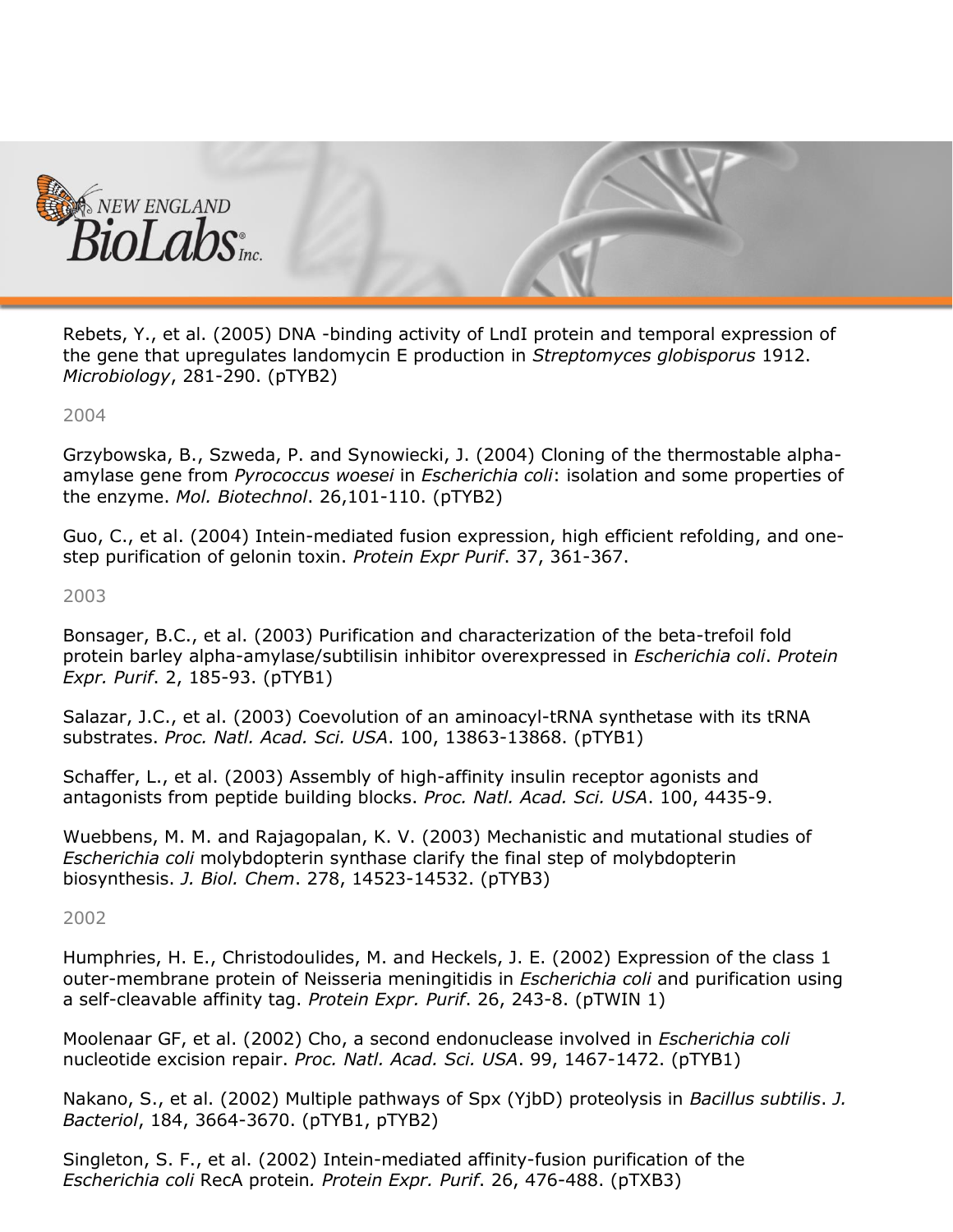

Wojciak, J.M., et al. (2002) Arm-site binding by lambda -integrase: solution structure and functional characterization of its amino-terminal domain. *Proc. Natl. Acad. Sci. USA*. 99, 3434-3439. (pTYB11)

Wojciechowski CL, Cardia JP, and Kantrowitz ER. (2002) Alkaline phosphatase from the hyperthermophilic bacterium *T. maritima* requires cobalt for activity. *Protein Sci*. 4, 903- 911. (pTYB12)

Zhong, Q., et al. (2002) Endosomal localization and function of sorting nexin 1. *Proc. Natl. Acad. Sci. USA*. 99, 6767-6772.

2001

Dorsch, S., et al. (2001) The VP1-unique region of parvovirus B19: amino acid variability and antigenic stability. *J. Gen. Virol*. 82 (pt 1) 191-199.

Hanzawa, H., et al. (2001) *In vitro* assembly of phytochrome B apoprotein with synthetic analogs of the phytochrome chromophore. *Proc. Natl. Acad. Sci. USA*. 98, 3612-3617. (pTYB2)

**Protein labeling, ligation and cyclization** 

2010

Chen, J., et al. (2010) Chemically ubiquitylated PCNA as a probe for eukaryotic translesion DNA synthesis. *Nat. Chem. Biol*. 6, 270-272. (pTYB1) PubMed ID: [20208521.](http://www.ncbi.nlm.nih.gov/pubmed/?term=20208521)

Karukurichi, K. et al. (2010) Analysis of p300/CBP histone acetyltransferase regulation using circular permutation and semisynthesis. *J. Am. Chem. Soc*. 132, 1222- 1223. (pTYB2) PubMed ID: [20063892.](http://www.ncbi.nlm.nih.gov/pubmed/?term=20063892)

Lu, X., et al. (2010) Designed semisynthetic protein inhibitors of ub/ubl e1 activating enzymes. *J. Am. Chem. Soc*. 132, 17481749. (pTXB1) PubMed ID: [20099854.](http://www.ncbi.nlm.nih.gov/pubmed/?term=20099854)

2009

Hondal, R. J. (2009) Using chemical approaches to study selenoproteins-Focus on thioredoxin reductases. *Biochim. Biophys. Acta*. 1790, 1501-1512. PubMed ID: [19406205.](http://www.ncbi.nlm.nih.gov/pubmed/?term=19406205)

Chattopadhaya, S., et al. (2009) Use of intein-mediated protein ligation strategies for the fabrication of functional protein arrays. *Methods Enzymol*. 462, 195-223. PubMed ID: [19632476.](http://www.ncbi.nlm.nih.gov/pubmed/?term=19632476)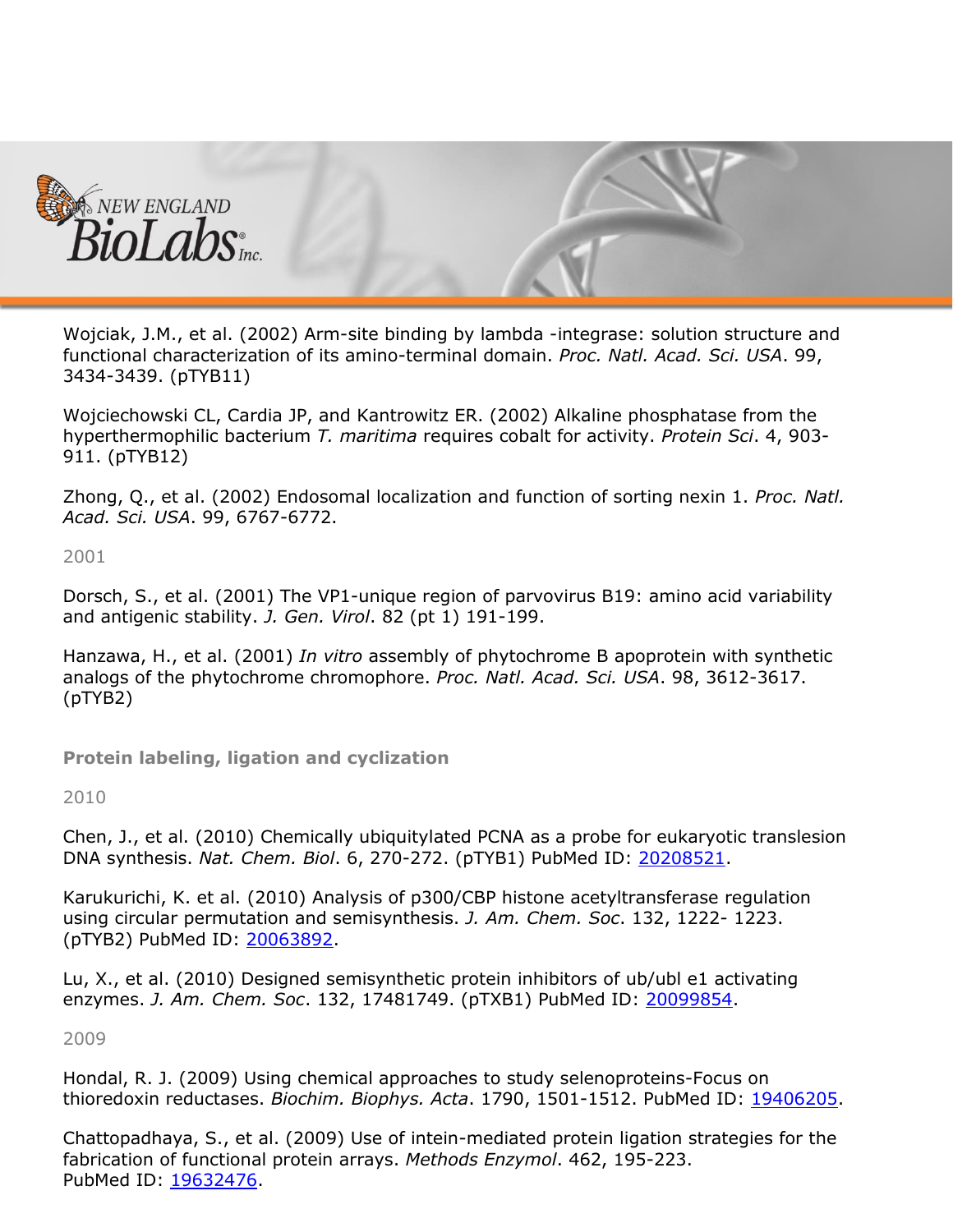

Chattopadhaya, S., et al. (2009) Site-specific covalent labeling of proteins inside live cells using small molecule probes. *Bioorg. Med. Chem*. 17, 981-9. (pTWIN) PubMed ID: [18261914.](http://www.ncbi.nlm.nih.gov/pubmed/?term=18261914)

2008

Skrisovska, L. et al. (2008) Improved segmental isotope labeling methods for the NMR study of multidomain or large proteins: application to the RRMs of Npl3p and hnRNP L. *J. Mol. Biol*. 375, 151-164. (pTWIN1) PubMedID: [17936301.](http://www.ncbi.nlm.nih.gov/pubmed/?term=17936301)

Zhao, W. et al. (2008) An efficient on-column expressed protein ligation strategy: application to segmental triple labeling of human apolipoprotein E3. *Protein Sci*. 17, 736- 747. (pTYB1) PubMed ID: [18305193.](http://www.ncbi.nlm.nih.gov/pubmed/?term=18305193)

Ottesen, J. et al. (2008) An amalgamation of solid phase peptide synthesis and ribosomal peptide synthesis. *Biopolymers*, 90, 406-414. (pTXB1) PubMed ID: [17636509.](http://www.ncbi.nlm.nih.gov/pubmed/?term=17636509)

2007

Hauser, P. S., et al. (2007) Expressed protein ligation using an N-terminal cysteine containing fragment generated *in vivo* from a pelB fusion protein. *Protein Expr. Purif*. 54, 227-233. (pTYB1) PubMed ID: [17493830.](http://www.ncbi.nlm.nih.gov/pubmed/?term=17493830)

Karow, A., et al. (2007) Authentic interdomain communication in an RNA helicase reconstituted by expressed protein ligation of two helicase domains. *FEBS J*. 2, 463-473. (pTWIN1) PubMedID: [17229151.](http://www.ncbi.nlm.nih.gov/pubmed/?term=17229151)

Kochinyan, S., et al. (2007) Use of intein-mediated phosphoprotein arrays to study substrate specificity of protein phosphatases. *Biotechniques*, 42, 63-69. (pT WIN2) PubMed ID: [17269486.](http://www.ncbi.nlm.nih.gov/pubmed/?term=17269486)

Paulick, M. G., et al. (2007) Synthetic analogues of glycosylphosphatidylinositol-anchored proteins and their behavior in supported lipid bilayers. *J. Am. Chem. Soc*. 129, 11543- 11550. (pTXB1) PubMed ID: [17715922.](http://www.ncbi.nlm.nih.gov/pubmed/?term=17715922)

Sun, L., et al. (2007) Design, preparation and use of ligated phosphoproteins: A novel approach to study protein phosphatases by dot blot array, ELISA and Western blot assays. *Methods*, 42, 220-226. (pTXB1, pTWIN1) PubMed ID: [17532508.](http://www.ncbi.nlm.nih.gov/pubmed/?term=17532508)

2006

Kalia, J., et al. (2006) Reactivity of intein thioesters: appending a functional group to a protein. *Chembiochem*. 7, 1375-1383. (pTYB1) PubMed ID: [16897799.](http://www.ncbi.nlm.nih.gov/pubmed/?term=16897799)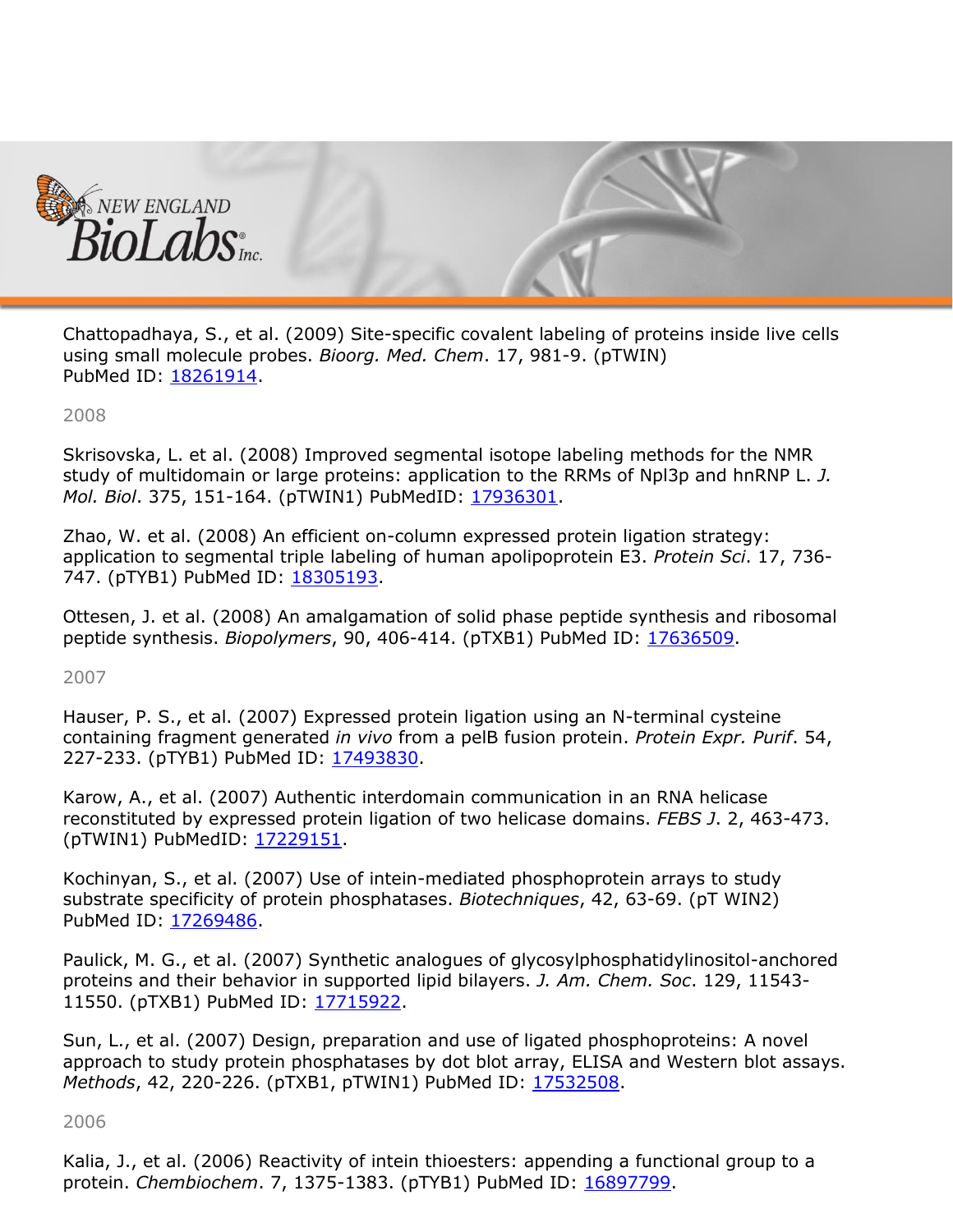

Grant, J., et al. (2006) The N terminus of GTP gamma S-activated transducin alphasubunit interacts with the C terminus of the cGMP phosphodiesterase gammasubunit. *J. Biol. Chem*. 281, 6194-6202. (pTXB1) Pubmed ID: [16407279.](http://www.ncbi.nlm.nih.gov/pubmed/?term=16407279)

Gottlieb, D., et al. (2006) Intein-mediated *in vitro* synthesis of lipidated Ras proteins. *Chem. Commun*. *(Camb)*. 21, 260-262. (pTYB2) PubMed ID: [16391727.](http://www.ncbi.nlm.nih.gov/pubmed/?term=16391727)

Eckenroth, B., et al. (2006) Semisynthesis and characterization of mammalian thioredoxin reductase. *Biochem*. 45, 5158-70. (pTYB3) PubMed ID: [16618105.](http://www.ncbi.nlm.nih.gov/pubmed/?term=16618105)

Lee, N.Y., et al. (2006) Structure and dynamics of the epidermal growth factor receptor Cterminal phosphorylation domain. *Protein Sci*. 15, 1142-52. (pTYB2) PubMedID: [16597832.](http://www.ncbi.nlm.nih.gov/pubmed/?term=16597832)

2005

Girish, A., et al. (2005) Site-specific immobilization of proteins in a microarray using intein-mediated protein splicing. *Bioorg. Med. Chem. Lett*. 15, 2447-51. (pTWIN) PubMedID: [15863295.](http://www.ncbi.nlm.nih.gov/pubmed/?term=15863295)

2004

Durek, T., et al. (2004) Synthesis of fluorescently labeled mono- and diprenylated Rab7 GTPase. *J. Am. Chem. Soc*. 126, 16368-16378. (pTYB1).

Durek T., Goody R.S and Alexandrov K. (2004) In vitro semisynthesis and applications of C-terminally modified Rab proteins. *Methods Mol Biol*. 283, 233-244. (pTWIN).

Hemelaar, J.et al. (2004) Specific and covalent targeting of conjugating and deconjugating enzymes of ubiquitin-like proteins. *Mol. Cell Biol*. 24, 84-95. (pTYB1).

Lue, R.Y., et al. (2004) Versatile protein biotinylation strategies for potential highthroughput proteomics. *J Am. Chem. Soc*. 126,1055-1062. (pTYB1, pTYB2).

Pezza, J.A., Allen, K.N. and Tolan, D.R. (2004) Intein-mediated purification of a recombinantly expressed peptide. *Chem Commun (Camb)*. 21, 2412-2413. (pTWIN1, pTYB1).

Romanelli, A., et al. (2004) Semisynthesis of a segmental isotopically labeled protein splicing precursor: NMR evidence for an unusual peptide bond at the N-extein-intein junction. *Proc. Natl. Acad. Sci. USA*. 101, 6397-6402. (pTXB1).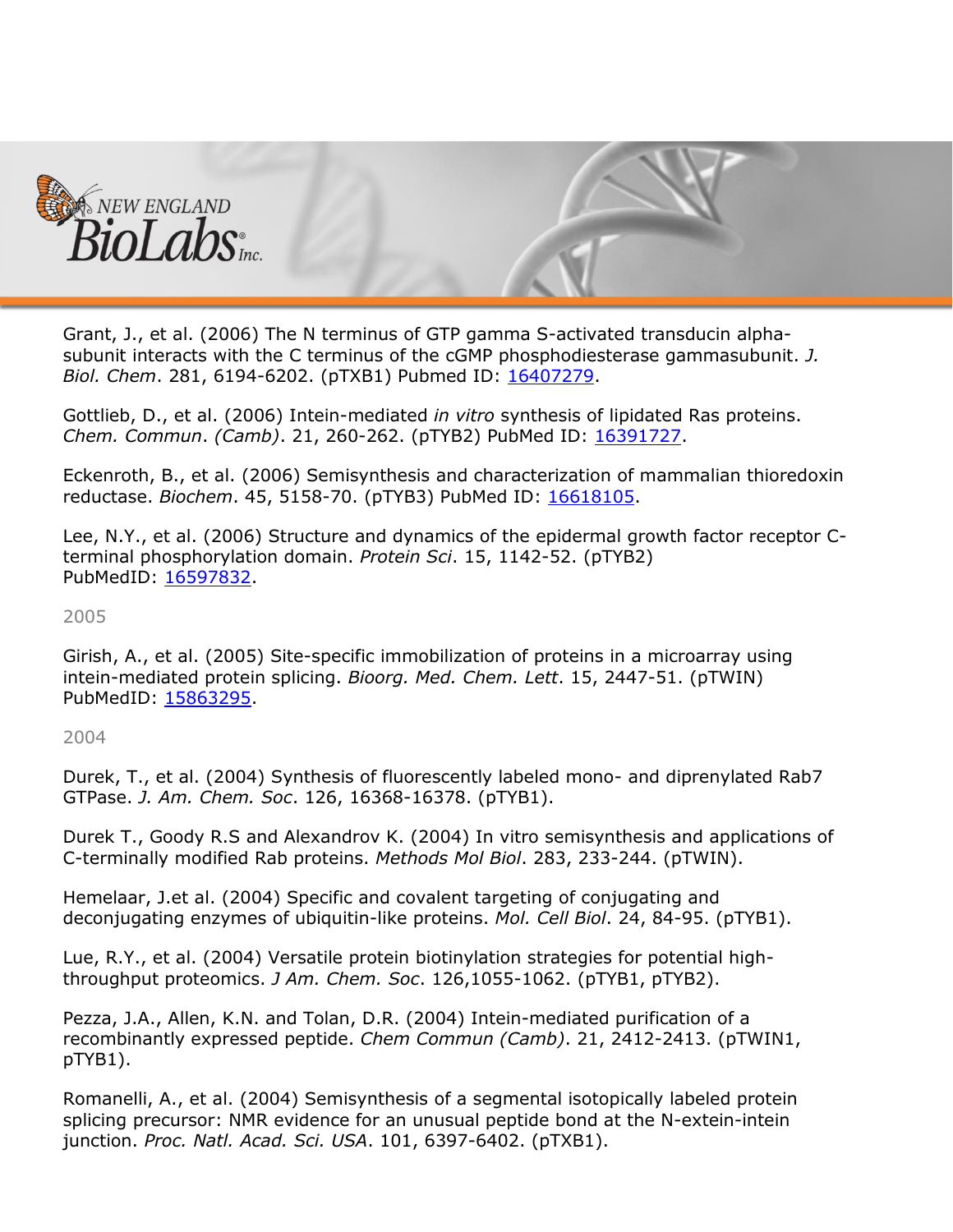

Takeda, S.,et al. (2004) Site-specific conjugation of oligonucleotides to the C-terminus of recombinant protein by expressed protein ligation. *Bioorg. Med. Chem. Lett*. 14(10):2407- 10. PubMedID: [15109622](http://www.ncbi.nlm.nih.gov/pubmed/?term=15109622) (pTWIN1).

2003

David, R., et al. (2003) Semisynthesis and application of carboxyfluorescein-labelled biologically active human interleukin-8. Biol. Chem. 384, 1619-1630. (pTXB1) PubMed ID: [14719805.](http://www.ncbi.nlm.nih.gov/pubmed/?term=14719805)

Hong, S.H., and Maret, W. (2003) A fluorescence resonance energy transfer sensor for the beta-domain of metallothionein. *Proc. Natl. Acad. Sci. USA*. 100, 2255-2260. (pTYB11).

Scheibner, K.A., Zhang, Z. and Cole, P.A. (2003) Merging fluorescence resonance energy transfer and expressed protein ligation to analyze protein-protein interactions. *Anal. Biochem.* 317, 226-232. (pTYB2).

Sinars, C.R., et al. (2003) Structure of the large FK506-binding protein FKBP51, an Hsp90-binding protein and a component of steroid receptor complexes. *Proc. Natl. Acad. Sci. USA.* 100, 868-873. (pCYB4).

Yee, C.S., et al. (2003) Generation of the R2 subunit of ribonucleotide reductase by intein chemistry: insertion of 3nitrotyrosine at residue 356 as a probe of the radical initiation process. *Biochemistry*, 42, 14541-14552. (pTYB3).

Zhang, Z., et al. (2003) The role of C-terminal tyrosine phosphorylation in the regulation of SHP-1 explored via expressed protein ligation. *J. Biol. Chem*. 278, 4668-4674. (pTYB2).

Zuberek, J., et al. (2003) Phosphorylation of eIF4E attenuates its interaction with mRNA 5' cap analogs by electrostatic repulsion: intein-mediated protein ligation strategy to obtain phosphorylated protein. *RNA*, 9, 52-61. (pTXB1).

2000

Cotton, G.J. and Muir, T.W. (2000). Generation of a dual-labeled fluorescence biosensor for Crk-II phosphorylation using solid-phase expressed protein ligation. *Chem. Biol*, 4, 253-261.